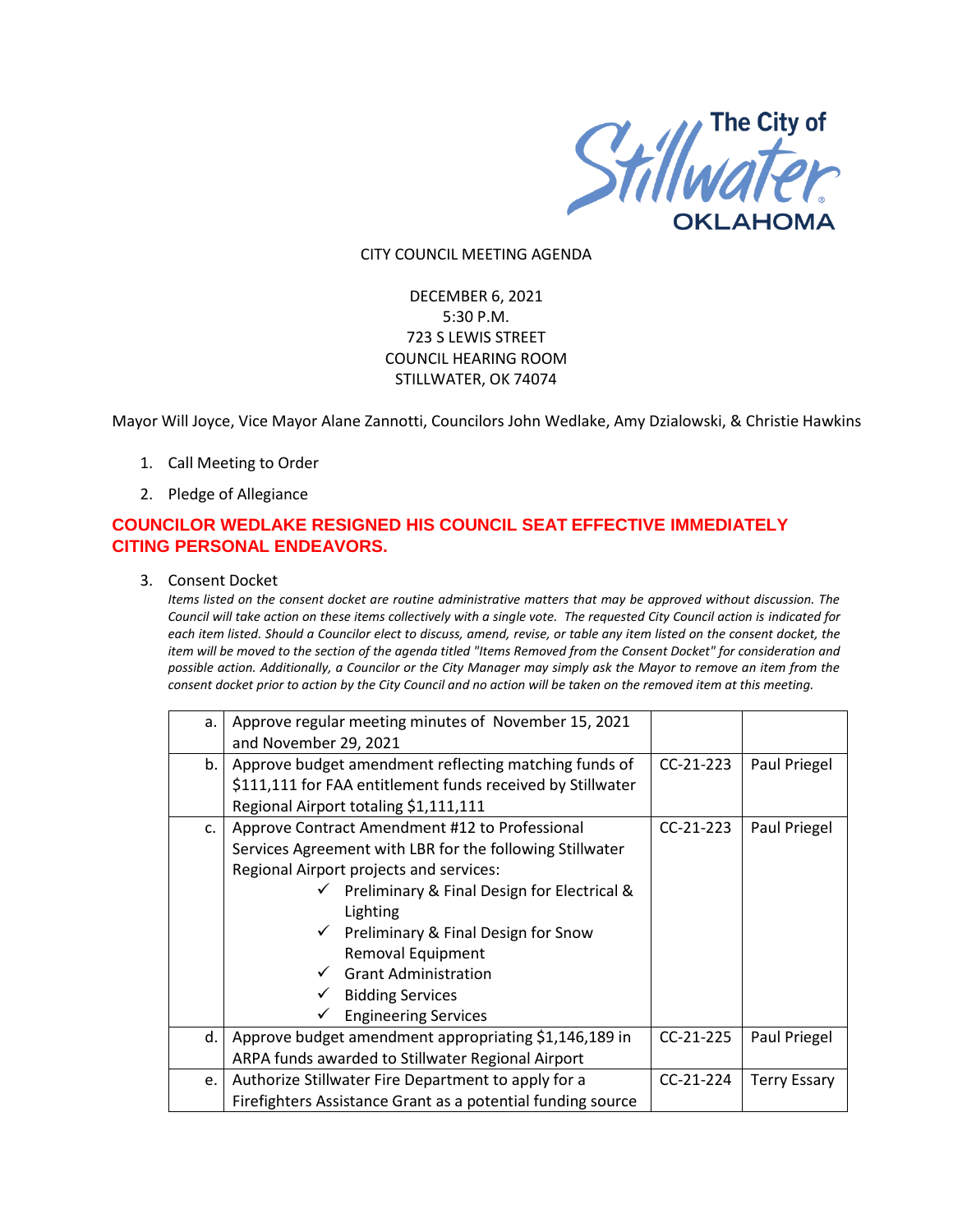|    | for advanced training in the field of firefighter health, |             |             |
|----|-----------------------------------------------------------|-------------|-------------|
|    | officer development, and operational capabilities         |             |             |
|    | Accept public improvements for The Sticks in the 800      | $CC-21-220$ | <b>Jeff</b> |
|    | block of N. Main                                          |             | Mathews     |
| g. | Accept public improvements for Saddle Creek Addition,     | $CC-21-222$ | <b>Jeff</b> |
|    | Phase II                                                  |             | Mathews     |

## **CONSENT DOCKET APPROVED AS PRESENTED 4-0**

### 4. Public Comment on Items not Scheduled for Public Hearings

*Stillwater City Code, Section 2-53(a) & (b), provides that taxpayers or residents of the city, or their authorized legal representatives, may address the Council at a regularly scheduled meeting on any item of business listed on the meeting agenda provided they have submitted a written request prior to the meeting either online at Request to* [speak form](http://stillwater.org/page/home/government/mayor-city-council/meetings-agendas-minutes/online-request-to-speak-at-city-council) *or via the form found in the lobby outside Council chambers prior to meetings.*

#### 5. Items Removed from Consent Docket

*Items removed from the consent docket are placed on this section of the agenda for discussion, revision, amendment and/or tabling prior to action by the City Council. The City Council may take action, including a vote or series of votes, on items removed to this section of the agenda after the requested discussion, revision or amendment.*

#### 6. General Orders

*The Council will hear a staff presentation, discuss, and take action including a vote or series of votes on each item listed as presented or as amended or revised by the City Council unless the agenda entry specifically states that no action will be taken. The requested City Council action is indicated in each agenda entry but may be amended or revised prior to action by the City Council.* 

| a. | Approve donation and naming rights agreement with Stillwater<br>Designs and Audio, Inc. for the development and construction of<br>Block 34 Park to include an in-kind donation for architectural and<br>engineering design and construction documents and a \$2.7M<br>donation for construction of Block 34 Park<br><b>APPROVED 4-0</b> | Pat Zimmerman<br>James Beckstrom |
|----|------------------------------------------------------------------------------------------------------------------------------------------------------------------------------------------------------------------------------------------------------------------------------------------------------------------------------------------|----------------------------------|
| b. | Approve donation agreement with Stillwater Designs and Audio,<br>Inc. for programming and operations of Block 34 live music<br>program to include an \$800,000 donation for operation and<br>maintenance of Block 34 Park<br><b>APPROVED 4-0</b>                                                                                         | Pat Zimmerman<br>James Beckstrom |
| C. | Approve proposed conceptual architectural renderings for the<br>development of Block 34 Park<br><b>APPROVED 4-0</b>                                                                                                                                                                                                                      | Pat Zimmerman<br>James Beckstrom |
| d. | COVID-19 update<br><b>UPDATE ONLY</b>                                                                                                                                                                                                                                                                                                    |                                  |

### 7. Ordinances

*The City Council will hear a staff presentation, discuss, and take action including a vote or series of votes on each ordinance listed as presented or as amended or revised by the City Council.*

#### Second Read

| I ORDINANCE NO. 3484: AN ORDINANCE REZONING A TRACT OF LAND       | Kimberly Carnley |
|-------------------------------------------------------------------|------------------|
| LOCATED AT 2003 W. 6TH AVENUE FROM O, OFFICE, TO CS, COMMERCIAL   |                  |
| SHOPPING DISTRICT, AND REZONING A TRACT OF LAND LOCATED AT 610 S. |                  |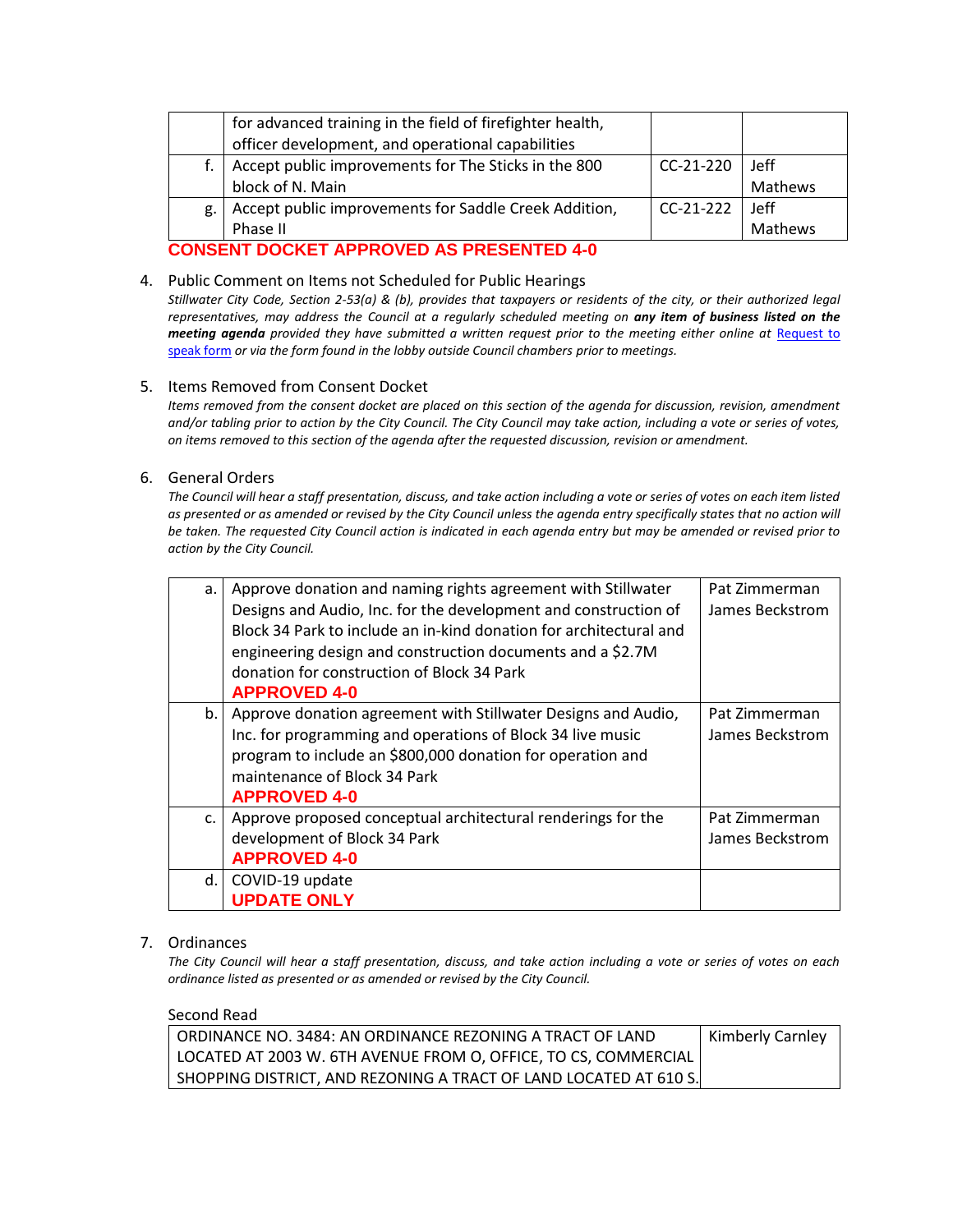| ' MCFARLAND STREET FROM RMI, MULTI-FAMILY INTERMEDIATE, TO CS, |  |
|----------------------------------------------------------------|--|
| I COMMERCIAL SHOPPING DISTRICT                                 |  |
| ADOPTED 4-0                                                    |  |

### 8. Resolutions

*The City Council will hear a staff presentation, discuss, and take action including a vote or series of votes on each resolution listed as presented or as amended or revised by the City Council.* 

| a. | RESOLUTION NO. CC-2021- 43: A RESOLUTION OF THE CITY       | Kimberly Carnley |
|----|------------------------------------------------------------|------------------|
|    | COUNCIL OF THE CITY OF STILLWATER, OKLAHOMA, CALLING       |                  |
|    | FOR A SPECIAL ELECTION ON FEBRUARY 8, 2022, FOR THE        |                  |
|    | PURPOSE OF SUBMITTING CONSIDERATION OF ORDINANCE NO.       |                  |
|    | 3486, WHICH AMENDS THE CODE OF ORDINANCES OF THE CITY      |                  |
|    | OF STILLWATER BY AMENDING CHAPTER 39, TAXATION,            |                  |
|    | ARTICLE III, SALES AND USE TAX, DIVISION 6, TRANSPORTATION |                  |
|    | SALES TAX, TO CREATE "2022 TRANSPORTATION SALES TAX" BY    |                  |
|    | AMENDING SECTION 39-238, CITATION, CHANGING THE YEAR       |                  |
|    | OF THE TRANSPORTATION SALES TAX; LEVYING AN EXCISE TAX     |                  |
|    | OF ONE PERCENT OF GROSS PROCEEDS OR GROSS RECEIPTS         |                  |
|    | DERIVED BY TAXABLE SALES BY AMENDING SECTION 39-239,       |                  |
|    | TAX LEVIED; PROVIDING AN EFFECTIVE DATE BY AMENDING        |                  |
|    | SECTION 39-242, EFFECTIVE DATE; AND PROVIDING FOR          |                  |
|    | EXPIRATION OF THE TAX LEVIED BY AMENDING SECTION 39-       |                  |
|    | 244, DURATION OF TAX; AND AUTHORIZING THE MAYOR TO         |                  |
|    | SIGN AND ISSUE AN ELECTION PROCLAMATION CALLING FOR        |                  |
|    | THE SPECIAL ELECTION IN THE CITY OF STILLWATER.            |                  |
|    | <b>ADOPTED 4-0 WITH RECOMMENDED CHANGES</b>                |                  |
|    |                                                            |                  |
| b. | RESOLUTION NO. CC-2021-44: A RESOLUTION OF THE CITY        | Kimberly Carnley |
|    | COUNCIL OF THE CITY OF STILLWATER, OKLAHOMA, CALLING       |                  |
|    | FOR A SPECIAL ELECTION ON FEBRUARY 8, 2022, FOR THE        |                  |
|    | PURPOSE OF SUBMITTING CONSIDERATION OF ORDINANCE NO.       |                  |
|    | 3485, WHICH AMENDS THE CODE OF ORDINANCES OF THE CITY      |                  |
|    | OF STILLWATER BY AMENDING CHAPTER 39, TAXATION,            |                  |
|    | ARTICLE IV, HOTEL ROOM TAX, RENAMING ARTICLE IV            |                  |
|    | "VISITOR TAX"; AMENDING SECTION 39-271, DEFINITIONS;       |                  |
|    | AMENDING SECTION 39-272, USE OF FUNDS; LEVYING AN          |                  |
|    | EXCISE TAX OF SEVEN PERCENT OF GROSS RENTAL RECEIPTS BY    |                  |
|    | AMENDING SECTION 39-273, TAX LEVIED; AMENDING SECTION      |                  |
|    | 39-278, RETURNS; AMENDING SECTION 39-286, REGISTRATION     |                  |
|    | CERTIFICATES, CERTIFICATES OF AUTHORITY; AMENDING          |                  |
|    | SECTION 39-291, AMENDMENTS; AND PROVIDING FOR AN           |                  |
|    | EFFECTIVE DATE WITH APPROVAL BY CITY VOTERS REQUIRED;      |                  |
|    | AND AUTHORIZING THE MAYOR TO SIGN AND ISSUE AN             |                  |
|    | ELECTION PROCLAMATION CALLING FOR THE SPECIAL ELECTION     |                  |
|    | IN THE CITY OF STILLWATER.<br><b>ADOPTED 4-0</b>           |                  |

9. Reports from Officers and Boards